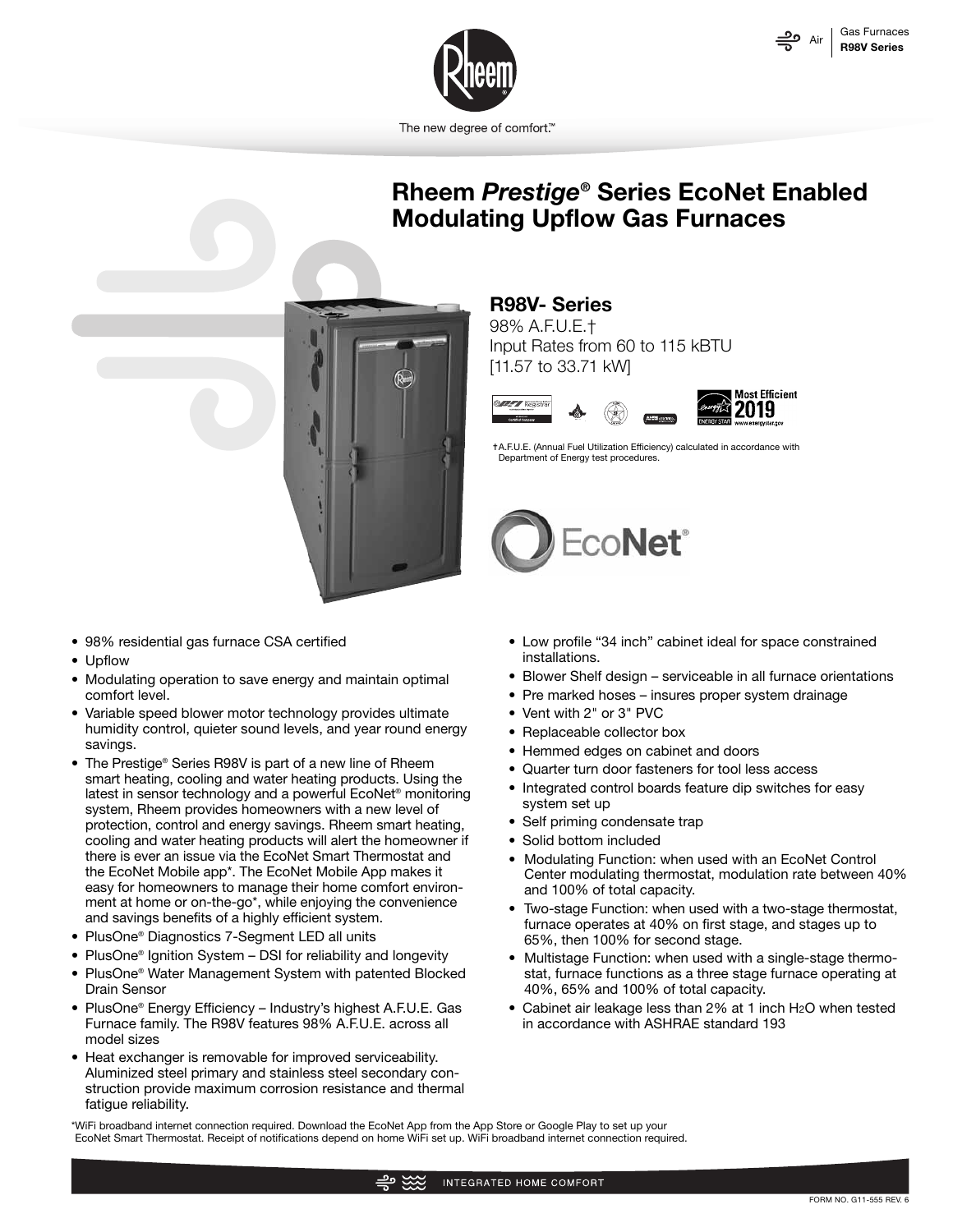### **TABLE OF CONTENTS**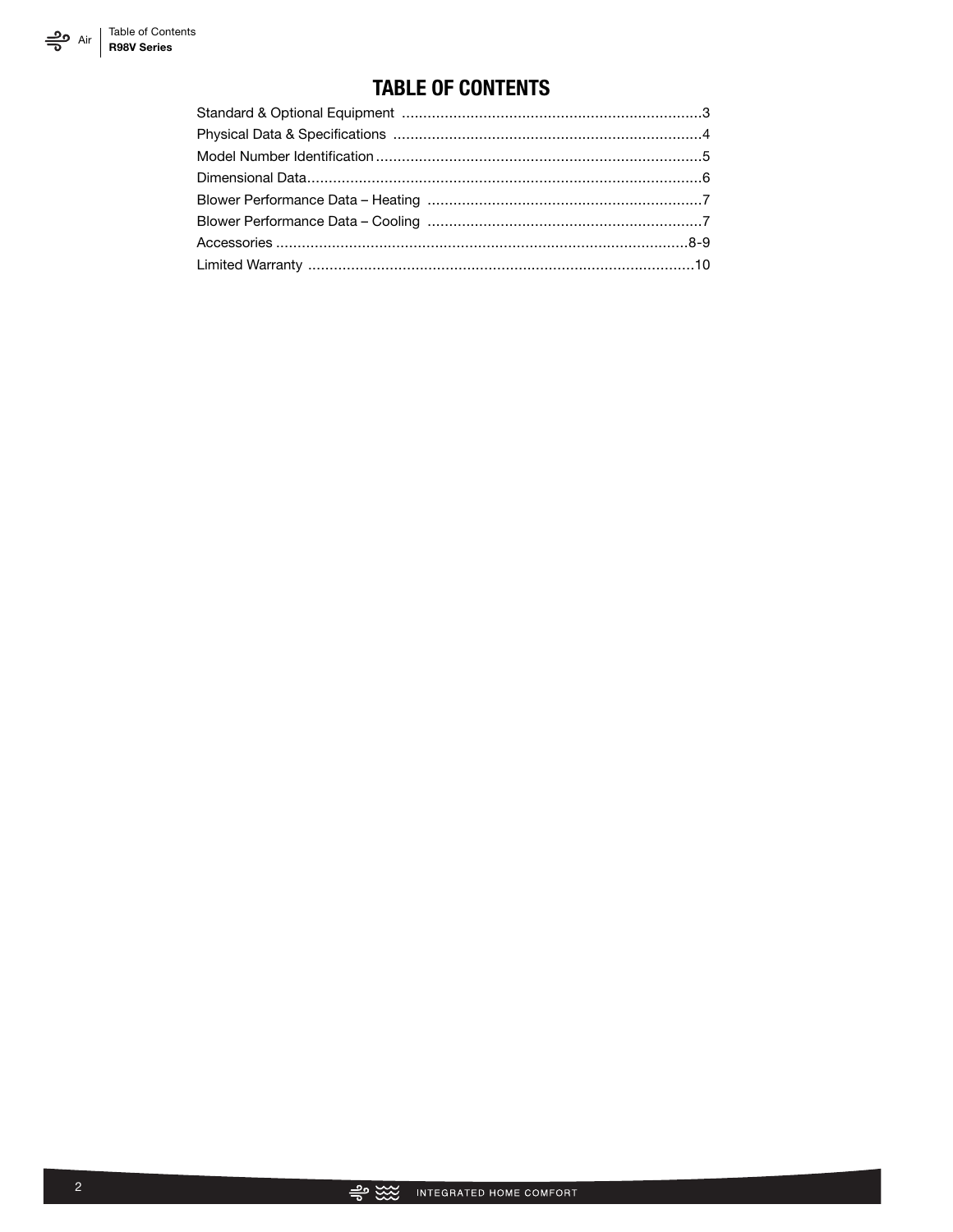

### **STANDARD EQUIPMENT**

Completely assembled and wired; blocked drain sensor, 7 segment LED and marked hoses; heat exchanger; primary: aluminized steel, secondary: 29-4C stainless steel; variable speed 3 phase induced draft motor; pressure switches; digitally controlled modulating gas valve with internal redundancy and manual shut off; blower compartment door safety switch; solid state time on/off blower control; limit controls; 100% safety lock out; cool fan off delay; field selectable heat fan off delay; one hour automatic retry; power and self-test diagnostics; flame sense current diagnostics; electronic air cleaner connections; humidifier connections; humidifier on/off delay; low CFM continuous fan option; transformer; direct drive, variable speed electrically commutated blower motor (ECM). Solid bottom. (Please note: a thermostat is not included as standard equipment.)

### **OPTIONAL EQUIPMENT**

Side and bottom filter racks; return air cabinet for all sizes.

NOTE: Furnace is not listed for use with fuels other than natural or L.P. (propane) gas.

All models can be converted by a qualified distributor or local service dealer to use L.P. (propane) gas without changing burners. Factory approved kits must be used to convert from natural to L.P. (propane) gas and may be ordered as optional accessories from a parts distributor.

For L.P. (propane) operation, refer to Gas Conversion Kit Index Natural to LP Gas. The L.P. Conversion kit contains components unique to Modulating furnaces, the correct kit must be used.

### **WARNING** THIS FURNACE IS NOT APPROVED OR RECOMMENDED FOR USE IN MOBILE HOMES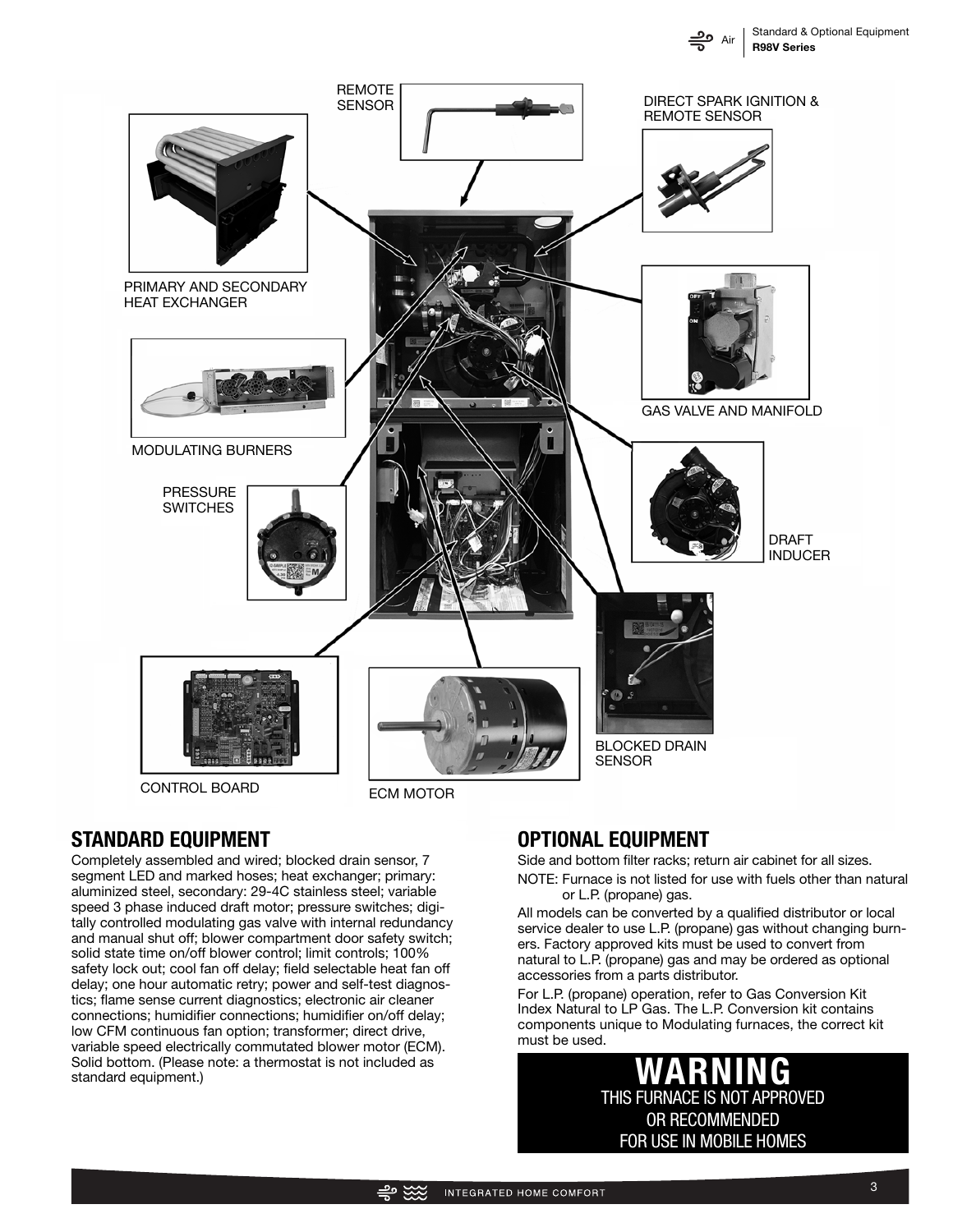# **Physical Data and Specifications—Upflow Models**

### **U.S. and Canadian Models**

| <b>MODEL NUMBER</b>                                  | $(-)98V(-)060M317U(-)$              | $(-)98V(-)070M317U(-)$              | $(-)98V(-)085M521U(-)$               |                                      | $(-)98V(-)100M521U(-))$ (-)98V(-)115M524U(--) |
|------------------------------------------------------|-------------------------------------|-------------------------------------|--------------------------------------|--------------------------------------|-----------------------------------------------|
| HIGH FIRE INPUT BTU/HR [kW]                          | 56,000 [16.41]                      | 70,000 [20.50]                      | 84,000 [24.61]                       | 98,000 [28.72]                       | 112,000 [32.82]                               |
| LOW FIRE INPUT                                       | 22,400 [6.56]                       | 28,000 [8.21]                       | 33,600 [9.85]                        | 39,000 [11.49]                       | 44,800 [13.13]                                |
| HEATING CAPACITY BTU/HR [kW]                         | 55,000 [16.12]                      | 69,000 [20.22]                      | 83,000 [24.32]                       | 97,000 [28.43]                       | 110,000 [32.24]                               |
| BLOWER (D x W) [mm]                                  | $11 \times 8$<br>$[279 \times 203]$ | $11 \times 8$<br>$[279 \times 203]$ | $11 \times 10$<br>$[279 \times 254]$ | $11 \times 10$<br>$[279 \times 254]$ | $11 \times 11$<br>$[279 \times 279]$          |
| MOTOR H. P. [W]-TYPE                                 | 1/2 [373] E. C. M.                  | 1/2 [373] E. C. M.                  | 3/4 [559] E. C. M.                   | 3/4 [559] E. C. M.                   | 3/4 [559] E. C. M.                            |
| MIN. CIRCUIT AMPACITY                                | 10.00                               | 10.00                               | 12.00                                | 13.00                                | 12.00                                         |
| MIN. OVERLOAD PROTECTION DEVICE                      | 15.00                               | 15.00                               | 15.00                                | 15.00                                | 15.00                                         |
| MAX. OVERLOAD PROTECTION DEVICE                      | 15.00                               | 15.00                               | 20.00                                | 20.00                                | 20.00                                         |
| MINIMUM EXT. STATIC PRESSURE<br>IN. W.C. [kPa]       | .20<br>[.050]                       | .23<br>[.057]                       | .28<br>[.070]                        | .28<br>[.070]                        | .28<br>[.070]                                 |
| MAXIMUM EXT. STATIC PRESSURE<br>IN. W.C. [kPa]       | 1.0<br>[0.249]                      | 1.0<br>[0.249]                      | 1.0<br>[0.249]                       | 1.0<br>[0.249]                       | 1.0<br>$[0.249]$                              |
| MAXIMUM HEATING CFM<br>[L/s]                         | 954<br>$[450]$                      | 1109<br>[524]                       | 1294<br>[611]                        | 1644<br>$[776]$                      | 1629<br>$[769]$                               |
| COOLING CFM @ .50" W.C. [.124 kPa]<br>E.S.P. $[L/s]$ | 1050<br>[496]                       | 1050<br>[496]                       | 1750<br>[825]                        | 1750<br>$[825]$                      | 1750<br>$[825]$                               |
| TEMPERATURE RISE- HIGH FIRE °F<br>[°C]               | $40 - 70$<br>$[22 - 39]$            | $40 - 70$<br>$[22 - 39]$            | $40 - 70$<br>$[22 - 39]$             | $40 - 70$<br>$[22 - 39]$             | $45 - 75$<br>$[25 - 41]$                      |
| TEMPERATURE RISE- LOW FIRE °F<br>[°C]                | $20 - 50$<br>$[11 - 28]$            | $20 - 50$<br>$[11 - 28]$            | $20 - 50$<br>$[11 - 28]$             | $25 - 55$<br>$[13 - 30]$             | $20 - 50$<br>$[11 - 28]$                      |
| APPROX. SHIPPING WEIGHT (LBS)<br>[kg]                | 128<br>[58]                         | 132<br>[60]                         | 147.5<br>$[67]$                      | 152<br>[69]                          | 165<br>$[75]$                                 |
| AFUE 1                                               | 98.7%                               | 98.3%                               | 98.1%                                | 98.1%                                | 98.6%                                         |

NOTES: All models are 115V, 60HZ, 1 phase Gas connection size for all models is 1/2" [13 mm] N.P.T.

➀ In accordance with D.O.E. test procedures.

\*S=Standard Models

NOTE: Standard model complies with California low nox requirements.

This furnace does not meet air district requirements of 14 ng/J NOx emissions limit, and thus is subject to a mitigation fee of up to \$450. This furnace is not eligible for the Clean Air Furnace Rebate Program: www.CleanAirFurnaceRebate.com.

This furnace is to be installed for propane firing only in air districts requiring 14 ng/J NOx emission limits. Operating in natural gas mode is in violation of these Rules.

#### **[ ] Designates Metric Conversions**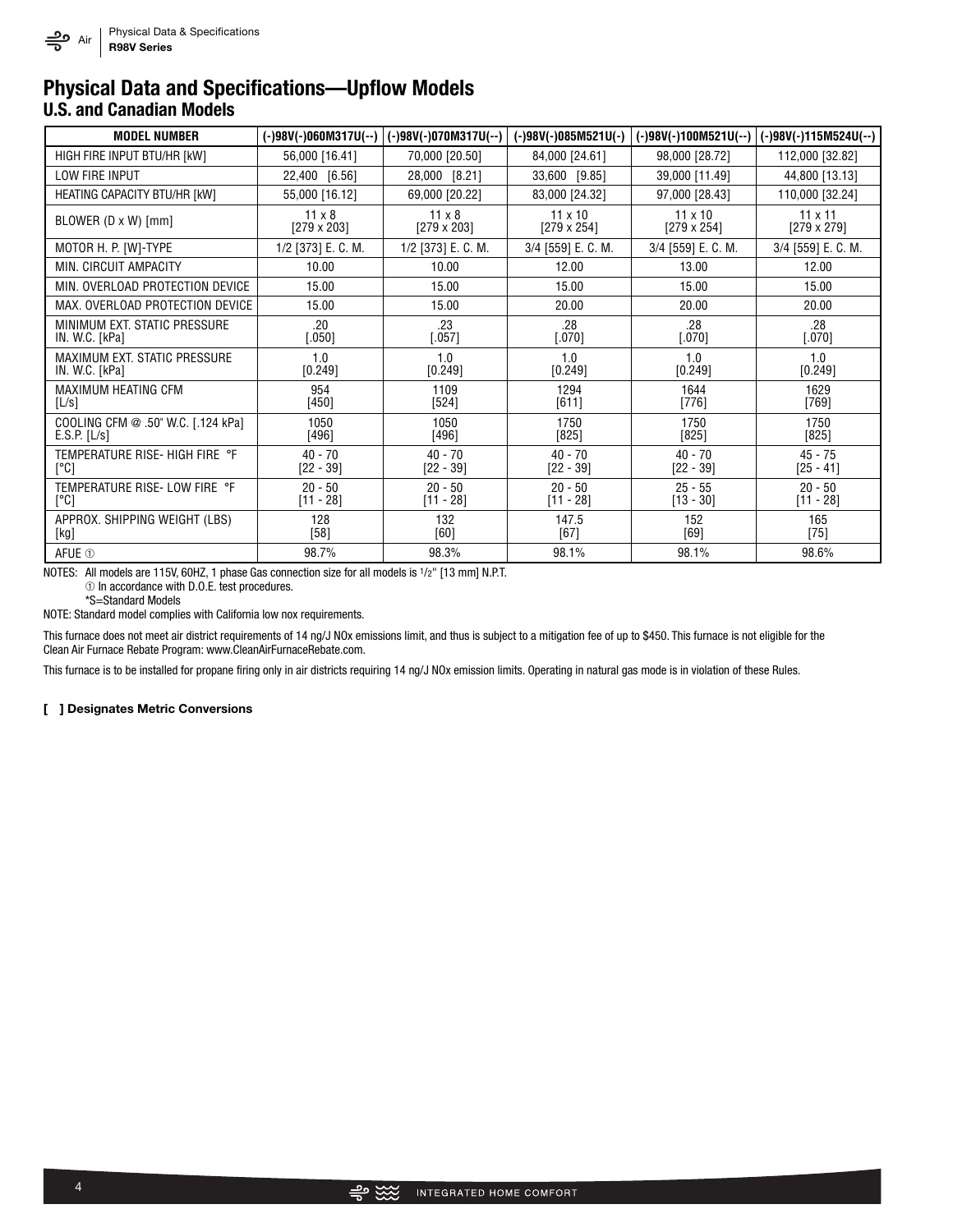### **Model Number Identification**

| R     | 98               | ٧              | в                                        | 060                                                                                                                                                                        | M          | 3                                               | 17                                                                     | u                                        | s               | $\overline{a}$                                                                       |
|-------|------------------|----------------|------------------------------------------|----------------------------------------------------------------------------------------------------------------------------------------------------------------------------|------------|-------------------------------------------------|------------------------------------------------------------------------|------------------------------------------|-----------------|--------------------------------------------------------------------------------------|
| Rheem | 98%<br>Efficient | Motor -<br>ECM | <b>Design Series</b><br>$B = 2nd$ Desian | Input<br>BTU/HR<br>$060 = 56,000$<br>[16.41 kW]<br>$070 = 70,000$<br>[20.51 kW]<br>$085 = 84,000$ [24.62 kW]<br>[28.72 kW]<br>$100 = 98,000$<br>$115 = 112,000$ [32.82 kW] | Modulating | Airflow<br>3 - Up to 3 Tons<br>5 - Up to 5 Tons | <b>Cabinet Width</b><br>$17 = 17.5$ "<br>$21 = 21.0$ "<br>$24 = 24.5"$ | Configuration - $S =$ Standard<br>Upflow | $N = NO \times$ | Revision -<br>Marketing<br>(A - First Time<br>Release)<br>$(B - First)$<br>Revision) |

#### **[ ] Designates Metric Conversions**

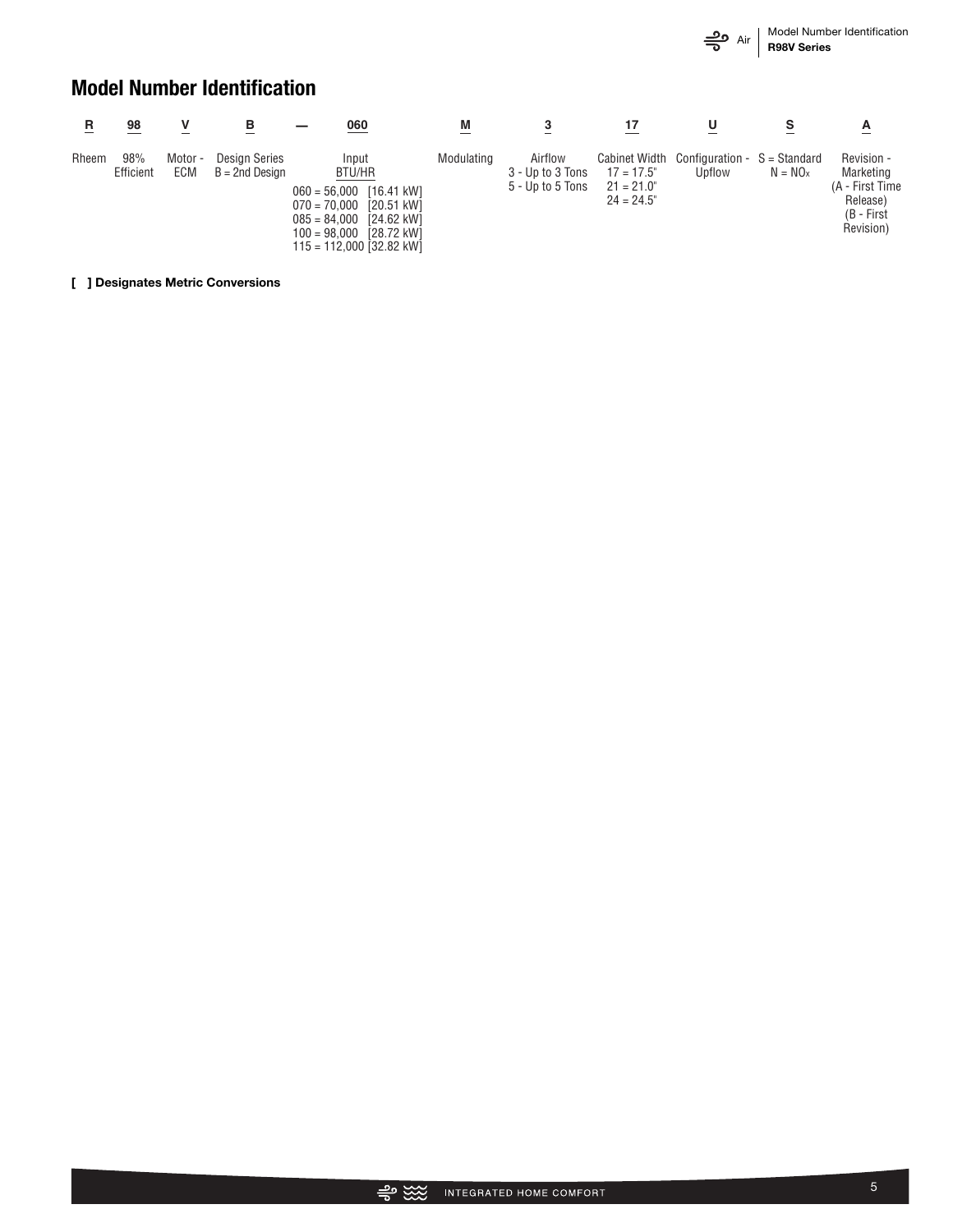

#### **UNIT DIMENSIONS (CLEARANCE TO COMBUSTIBLES)**

| <b>MODEL</b> | LEFT        |                      | MINIMUM CLEARANCE (IN.) [mm] |        |              |             |                      | <b>FLANGE DIMENSIONS</b> |               |               |  |
|--------------|-------------|----------------------|------------------------------|--------|--------------|-------------|----------------------|--------------------------|---------------|---------------|--|
| <b>R98V</b>  | <b>SIDE</b> | <b>RIGHT</b><br>SIDE | <b>BACK</b>                  | TOP    | <b>FRONT</b> | <b>VENT</b> | <b>SHIP</b><br>WGTS. |                          | B             |               |  |
| 060          |             |                      |                              | $[25]$ | 2[51]        |             | [58]<br>128          | 171/2 [445]              | 1617/64 [413] | 1613/64 [412] |  |
| 070          |             |                      |                              | [25]   | 2[51]        |             | [60]<br>132          | 171/2 [445]              | 1617/64 [413] | 1613/64 [412] |  |
| 085          |             |                      |                              | [25]   | 2[51]        |             | 147.5 [67]           | [533]<br>21              | 1949/64 [502] | 1945/64 [500] |  |
| 100          |             |                      |                              | [25]   | 2[51]        |             | [69]<br>152          | 21<br>[533]              | 1949/64 [502] | 1945/64 [500] |  |
| 115          |             |                      |                              | [25]   | 2[51]        |             | [75]<br>165          | 241/2 [662]              | 2317/64 [591] | 2313/64 [589] |  |

\*A service clearance of at least 24" is recommended in front of all furnaces **[ ] Designates Metric Conversions**

Supply and return depicted as upflow configuration.

Flange configuration will vary depending on installation orientation.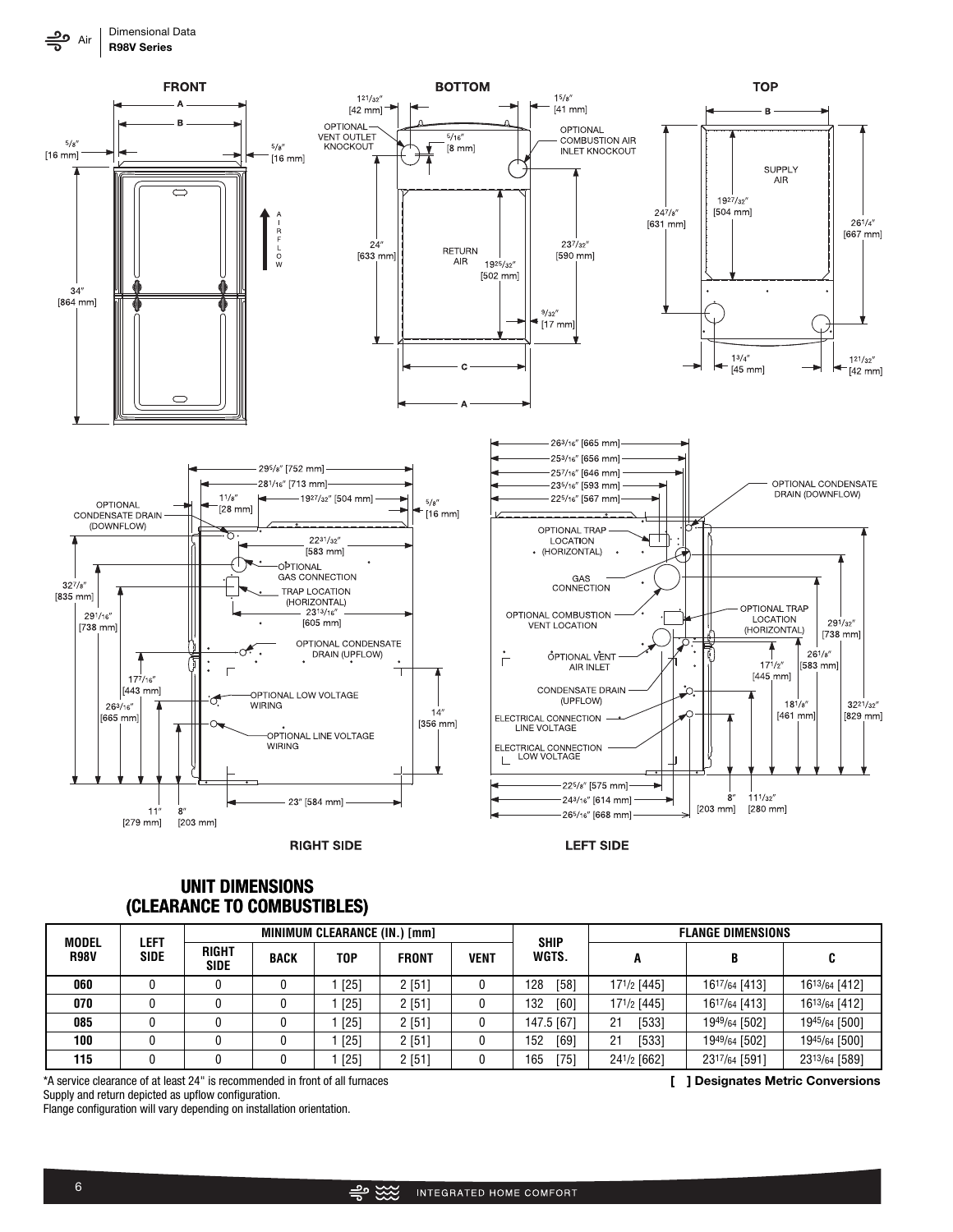| Air |
|-----|
|     |

| <b>Comfort Select - CFM Options</b> |                               |                         |                                                   |                      |                         |                       |  |  |  |
|-------------------------------------|-------------------------------|-------------------------|---------------------------------------------------|----------------------|-------------------------|-----------------------|--|--|--|
| <b>Model Number</b>                 |                               | $(-)98V(-)060M317U(-))$ | (-)98V(-)070M317U(--)                             | (-)98V(-)085M521U(-) | $(-)98V(-)100M521U(-))$ | (-)98V(-)115M524U(--) |  |  |  |
|                                     | LOW HEAT<br>(40%)             | 428 [202]               | 466 [220]                                         | 568 [268]            | 544 [257]               | 778 [367]             |  |  |  |
| <b>HEATING</b><br>CFM [L/s]         | MEDIUM<br>HEAT (65%)          | 562 [265]               | 635 [300]                                         | 754 [356]            | 855 [404]               | 990 [467]             |  |  |  |
|                                     | <b>HIGH HEAT</b><br>$(100\%)$ | 749 [353]               | 871 [411]                                         | 1015 [479]           | 1290 [609]              | 1286 [607]            |  |  |  |
|                                     |                               |                         | Efficiency Select - CFM Options (factory setting) |                      |                         |                       |  |  |  |
|                                     | LOW HEAT<br>(40%)             | 550 [260]               | 599 [283]                                         | 730 [345]            | 725 [342]               | 1000 [472]            |  |  |  |
| <b>HEATING</b>                      | MEDIUM<br>HEAT (65%)          | 690 [325]               | 778 [367]                                         | 926 [437]            | 1058 [499]              | 1271 [600]            |  |  |  |
| CFM [L/s]                           | HIGH HEAT<br>$(100\%)$        | 885 [418]               | 1029 [486]                                        | 1200 [566]           | 1525 [720]              | 1520 [717]            |  |  |  |
|                                     | MAX HEAT<br>(-4°F)            | 954 [450]               | 1109 [524]                                        | 1294 [611]           | 1645 [776]              | 1629 [769]            |  |  |  |

\*S = Standard Models

NOTES Standard model complies with California low NOx requirements.

Refer to Installation Manual for complete heating dip switch options.

| <b>COOLING CFM</b>                |                               |                            |                            |                |                 |                 |                 |                                                                                                                  |  |
|-----------------------------------|-------------------------------|----------------------------|----------------------------|----------------|-----------------|-----------------|-----------------|------------------------------------------------------------------------------------------------------------------|--|
|                                   | <b>Model Number</b>           |                            |                            |                |                 |                 |                 | (-)98V(-)060M317U(--)  (-)98V(-)070M317U(--)  (-)98V(-)085M521U(-)  (-)98V(-)100M521U(--)  (-)98V(-)115M524U(--) |  |
|                                   |                               | $SW 4 =$<br>0FF            | $SW 5 =$<br>0FF            | 1050<br>[496]  | 1050<br>$[496]$ | 1750<br>$[825]$ | 1750<br>[825]   | 1750<br>$[825]$                                                                                                  |  |
|                                   | <b>HIGH</b><br><b>COOLING</b> | $SW 4 =$<br>0 <sub>N</sub> | $SW 5 =$<br>0FF            | 875<br>$[413]$ | 875<br>$[413]$  | 1400<br>[661]   | 1400<br>$[661]$ | 1400<br>[661]                                                                                                    |  |
|                                   | CFM [L/s]                     | $SW 4 =$<br>0FF            | $SW 5 =$<br>0N             | 700<br>$[330]$ | 700<br>$[330]$  | 1225<br>$[578]$ | 1225<br>[578]   | 1225<br>$[578]$                                                                                                  |  |
| TARGET<br>COOLING/<br><b>HEAT</b> |                               | $SW 4 =$<br>0 <sub>N</sub> | $SW 5 =$<br>0N             | 525<br>$[248]$ | 525<br>[248]    | 1050<br>$[496]$ | 1050<br>$[496]$ | 1050<br>$[496]$                                                                                                  |  |
| <b>PUMP</b><br>AIRFLOW            |                               | $SW 4 =$<br>0FF            | $SW 5 =$<br>0FF            | 788<br>$[372]$ | 788<br>$[372]$  | 1313<br>$[619]$ | 1313<br>$[619]$ | 1313<br>$[619]$                                                                                                  |  |
|                                   | LOW<br>COOLING                | $SW 4 =$<br>0 <sub>N</sub> | $SW 5 =$<br>0FF            | 656<br>[310]   | 656<br>[310]    | 1050<br>[496]   | 1050<br>[496]   | 1050<br>$[496]$                                                                                                  |  |
|                                   | CFM [L/s]                     | $SW 4 =$<br>0FF            | $SW 5 =$<br>0N             | 525<br>$[248]$ | 525<br>[248]    | 919<br>[434]    | 919<br>[434]    | 919<br>[434]                                                                                                     |  |
|                                   |                               | $SW 4 =$<br>0 <sub>N</sub> | $SW 5 =$<br>0 <sub>N</sub> | 394<br>[185]   | 394<br>[185]    | 788<br>$[372]$  | 788<br>[372]    | 788<br>$[372]$                                                                                                   |  |

**[ ] Designates Metric Conversions**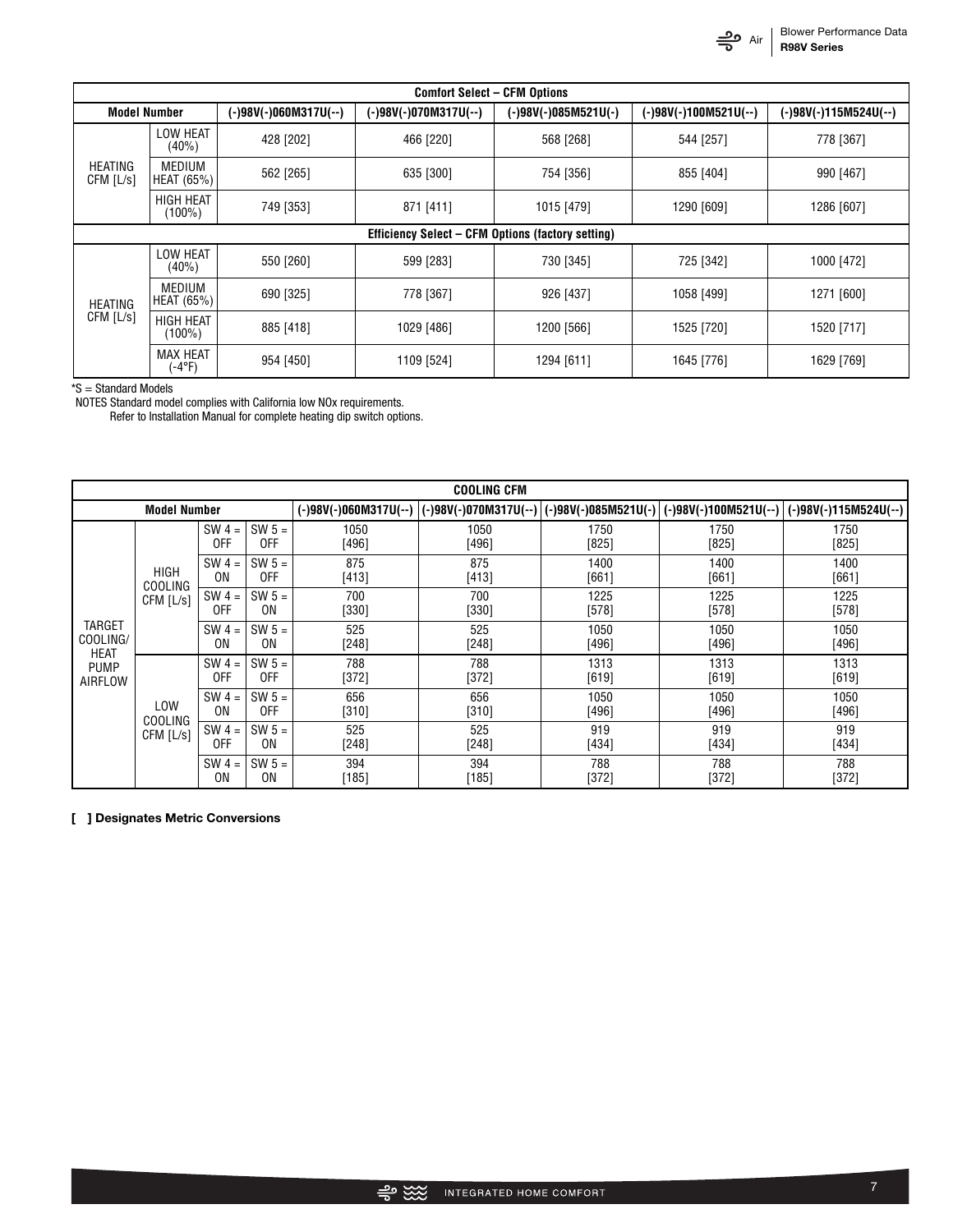

### **VENT TERMINATION KITS:**

**RXGY-E02:** Vertical/Horizontal Concentric Vent Termination Kit 2" Pipe (US Only)

**RXGY-E02A:** Vertical/Horizontal Concentric Vent Termination Kit 2" Pipe (US & Canadian)

**RXGY-E03:** Vertical/Horizontal Concentric Vent Termination Kit 3" Pipe (US Only)

**RXGY-E03A:** Vertical/Horizontal Concentric Vent Termination Kit 3" Pipe (US & Canadian)

**RXGY-G02:** Direct Vent Furnace Side Wall Vent 2" or 3" (US Only)

**RXGY-D05:** Combustion Air Drain Kit 2"

**RXGY-D06:** Combustion Air Drain Kit 3"

**NEUTRALIZER KIT:** RXGY-A01 (Replacement Cartridge 54-22120-01)

**EXTERNAL BOTTOM FILTER (UPFLOW) RACK:** RXGF-CB

**EXTERNAL SIDE (UPFLOW) FILTER RACK:** RXGF-CD

| FILTER RACK FILTER SIZES* INCHES [mm] |                                 |  |  |  |  |  |
|---------------------------------------|---------------------------------|--|--|--|--|--|
| MODEL                                 | RXGF-CD (UPFLOW)                |  |  |  |  |  |
| $(-)98V(-)060$                        | $16 \times 24$ [40 $\times$ 61] |  |  |  |  |  |
| $(-)98V(-)070$                        | $16 \times 24$ [40 $\times$ 61] |  |  |  |  |  |
| $(-)98V(-)085$                        | 20 x 24 [51 x 61]               |  |  |  |  |  |
| $(-)98V(-)100$                        | $20 \times 24$ [51 $\times$ 61] |  |  |  |  |  |
| (-)98V(-)115                          | 24 x 24 [61 x 61]               |  |  |  |  |  |

\*Filter racks are shipped without filters.

A suitable 1" [25.4 mm] filter may be used

#### **[ ] Designates Metric Conversions**

### **INDOOR COIL CASINGS**

| <b>MODEL</b><br><b>NUMBER</b> |
|-------------------------------|
| RXBC-D17A1                    |
| RXBC-D21A1                    |
| RXBC-D21B1                    |
| RXBC-D24A1                    |

### **FOR HIGH ALTITUDES:**

NOTE: Modulating furnaces require a unique 2% derate at altitudes above 2,000 feet. See Installation Instructions for details.

#### **HIGH ALTITUDE KITS**

| (-)98V(-)060M317U(--) | RXGY-F53 |
|-----------------------|----------|
| (-)98V(-)070M317U(--) | RXGY-F54 |
| (-)98V(-)085M521U(--) | RXGY-F55 |
| (-)98V(-)100M521U(--) | RXGY-F56 |
| (-)98V(-)115M524U(--) | RXGY-F57 |

#### **L.P. CONVERSION KIT:** RXGJ-FP37

**CONDENSATE PUMP KIT:** PROSTOCK & 1PCB151TUL

**COMBUSTIBLE FLOOR BASE:** RXGC-B17 RXGC-B21 RXGC-B24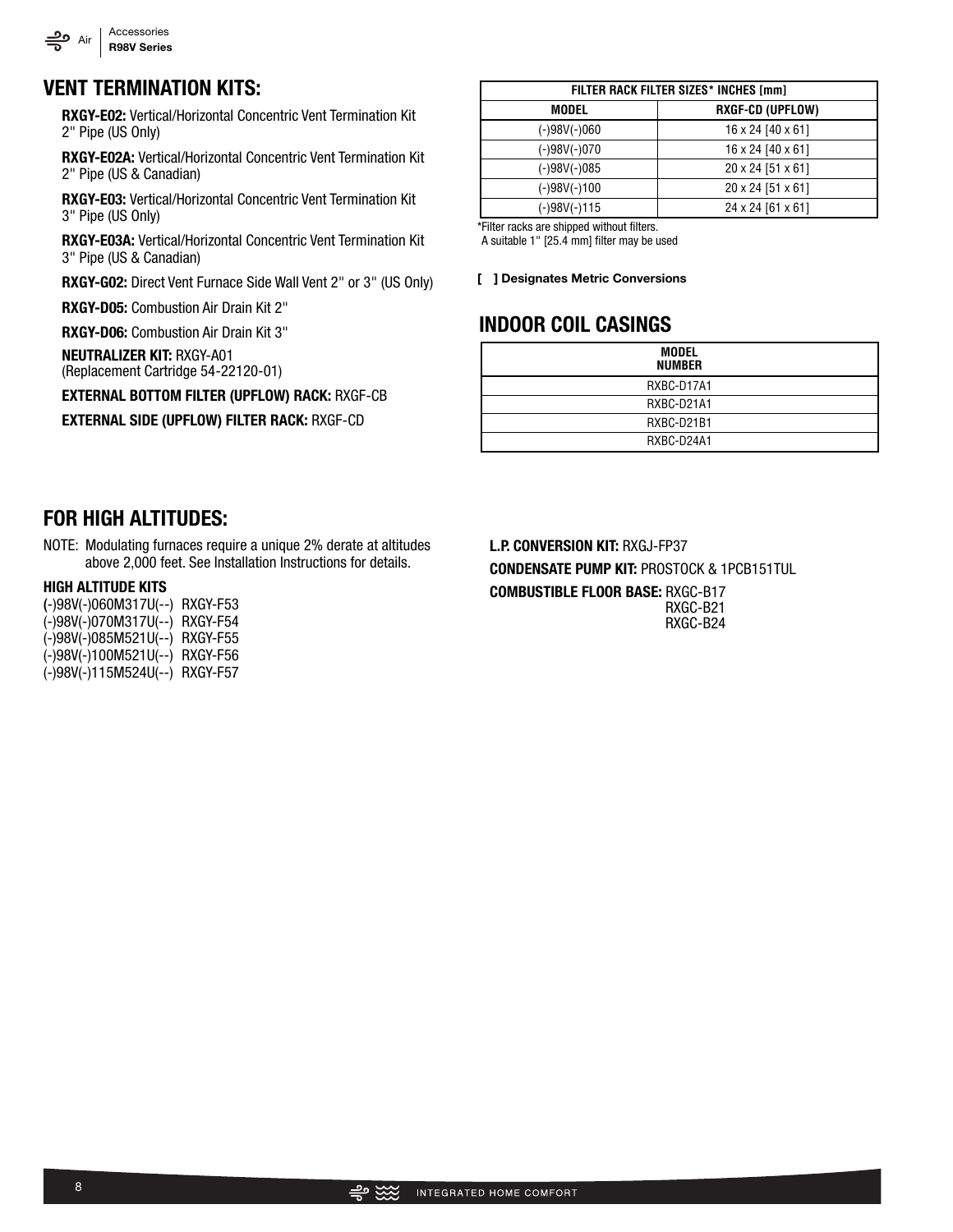



### **THE ECONET® SMART THERMOSTAT**

**BUILT-IN WIFI 4.3**- **LCD TOUCH SCREEN LOCAL WEATHER –** Current conditions plus 6-day forecast **5 OPERATING MODES –** Heat, Cool, Auto, Emergency Heat and Fan Only **7-DAY PROGRAMMABLE SCHEDULE –** Offers comfort without thought **ONE-TOUCH AWAY –** Quickly switch to your energy-saving away preferences **VACATION SCHEDULING –** Allows you to save while you're away and come home to comfort **MOTION SENSOR –** Automatically wakes the screen as you approach **STANDBY SCREEN –** Displays indoor temperature and current weather

### **OPERATIONAL FEATURES**

**AUTOMATIC CHANGEOVER –** Transitions between heating and cooling automatically to keep the house comfortable **INTEGRATED WATER CONTROL –** Enables easy water heater management **SMOOTH ARRIVAL –** Prompts the system to start ahead of schedule to ensure the home is at the desired temperature at the scheduled time **HUMIDITY CONTROL –** Supports humidifier accessories or over-cool based dehumidification **DETAILED OPERATING STATUS –** View pertinent equipment status information and run times **CONTINUOUS FAN –** Offers 5 speeds (Low, Medium Low, Medium, Medium High, High) **SHORT-CYCLE PROTECTION –** Avoids damage to equipment from short run cycles

### **MONITORING & REMOTE CONTROL FEATURES**

**ACTIVE MONITORING –** Alerts to problems that need immediate attention

**REMOTE CONTROL –** Allows adjusting of comfort and settings from anywhere using a mobile device

**SERVICE ALERTS –** Sends routine maintenance reminders

**AIR FILTER MONITORING –** Detects when it's time to replace the air filter

**ALARM HISTORY –** Displays time-stamped alarm codes with clear descriptions

### **ECONET SMART THERMOSTAT COMPATIBILITY**

| <b>Heating &amp; Cooling</b> |              |             |             |              |             |                         |             |            |             |             |
|------------------------------|--------------|-------------|-------------|--------------|-------------|-------------------------|-------------|------------|-------------|-------------|
| <b>Models</b>                | Gas Furnaces |             |             | Air Handlers |             | <b>Air Conditioners</b> |             | Heat Pumps |             |             |
|                              | R802V        | <b>R96V</b> | <b>R97V</b> | <b>R98V</b>  | <b>RHMV</b> | RH <sub>2</sub> T       | <b>RA20</b> | RA17*      | <b>RP20</b> | <b>RP17</b> |
| RETST700SYS                  |              |             |             |              |             |                         |             |            |             |             |

*\*Models not EcoNet Enabled: RA1724AJ2NB, RA1736AJ2NB, RA1748AJ2NB, RA1760AJ2NB*



**RETST700SYS**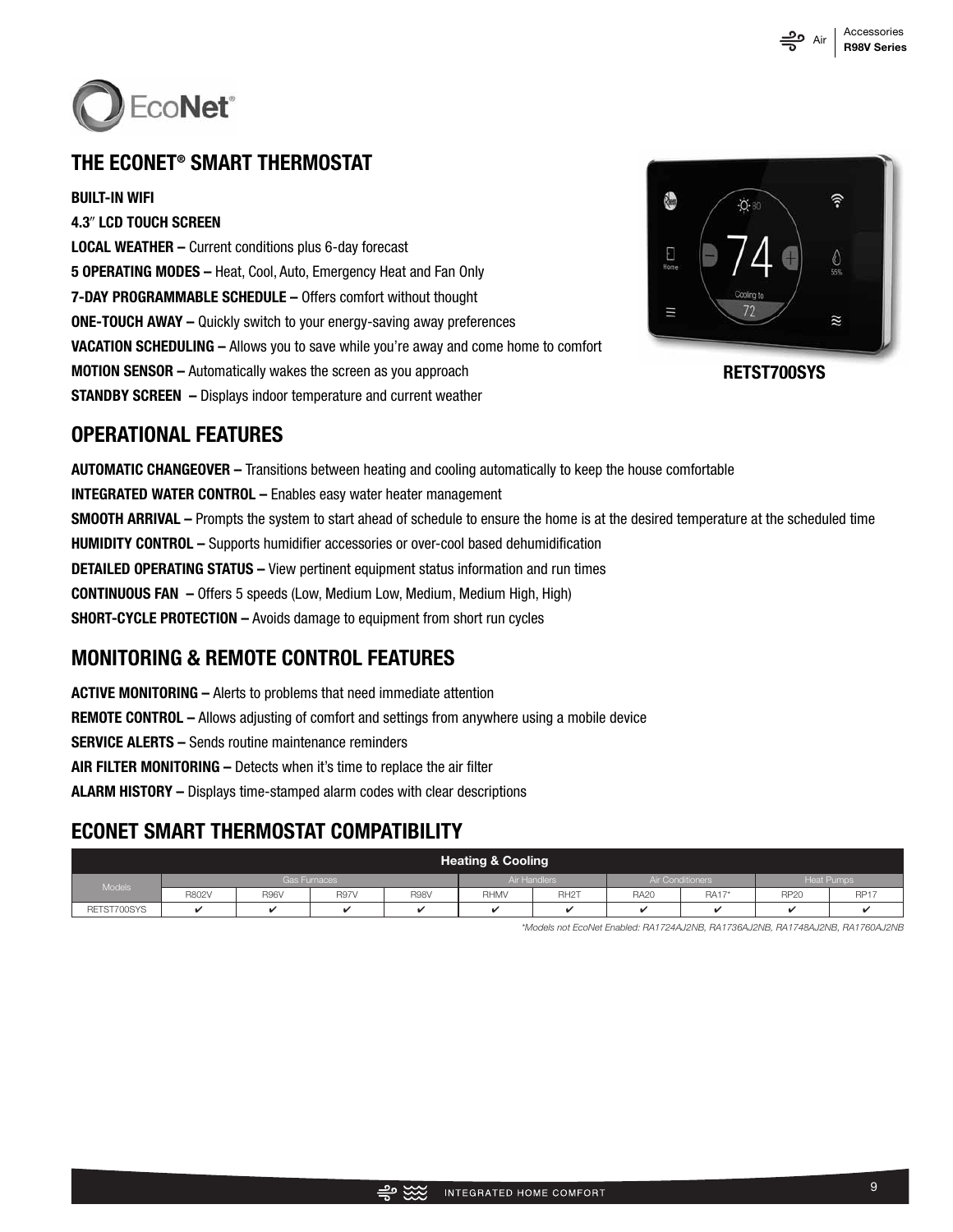

## **GENERAL TERMS OF LIMITED WARRANTY\***

Rheem will furnish a replacement for any part of this product which fails in normal use and service within the applicable period stated, in accordance with the terms of the limited warranty.

**\*For complete details of the Limited and Conditional Warranties, including applicable terms and conditions, contact your local contractor or the Manufacturer for a copy of the product warranty certificate.**

| Limited Lifetime                         |  |
|------------------------------------------|--|
| Conditional Unit Replacement             |  |
| (Registration Required) Limited Lifetime |  |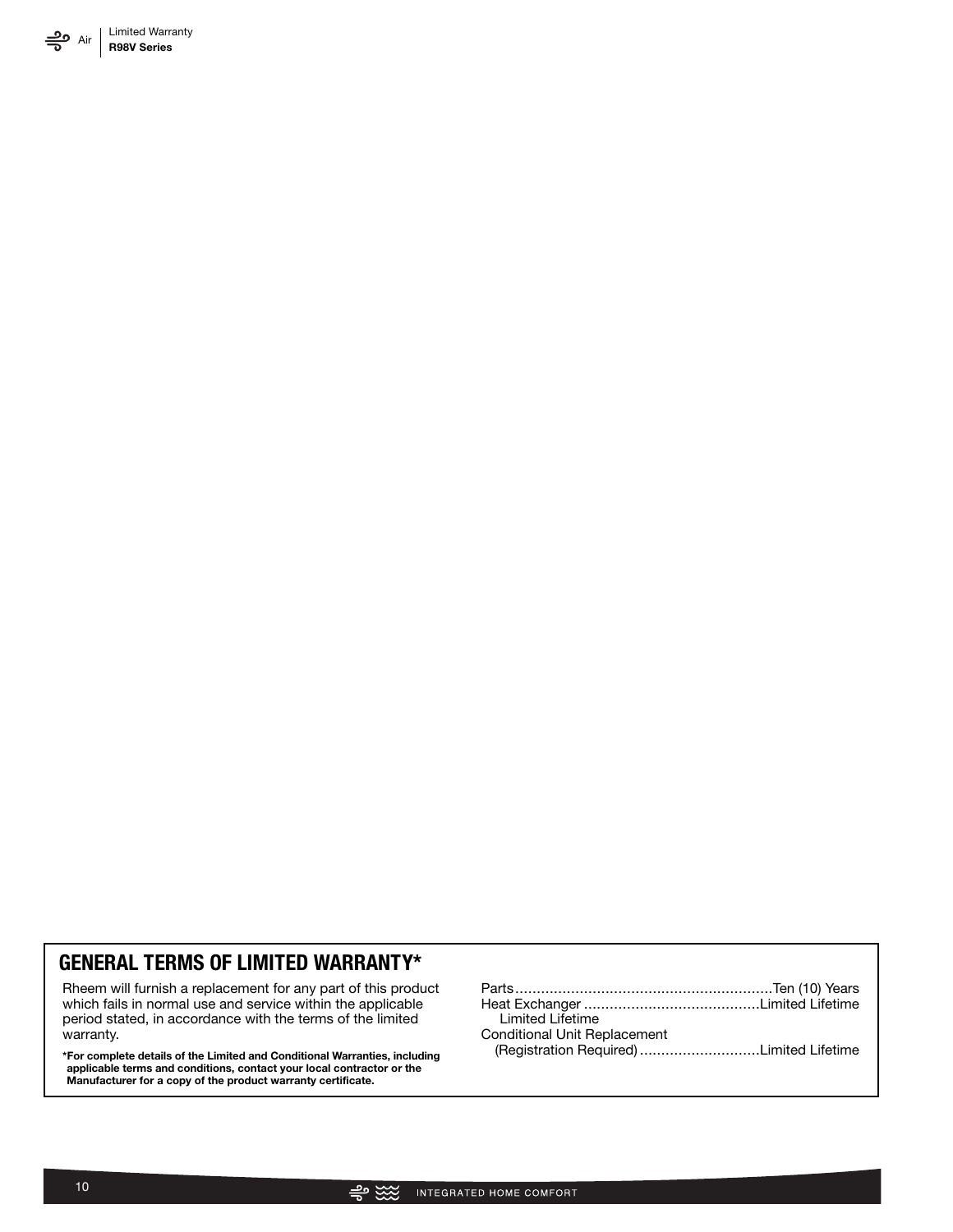